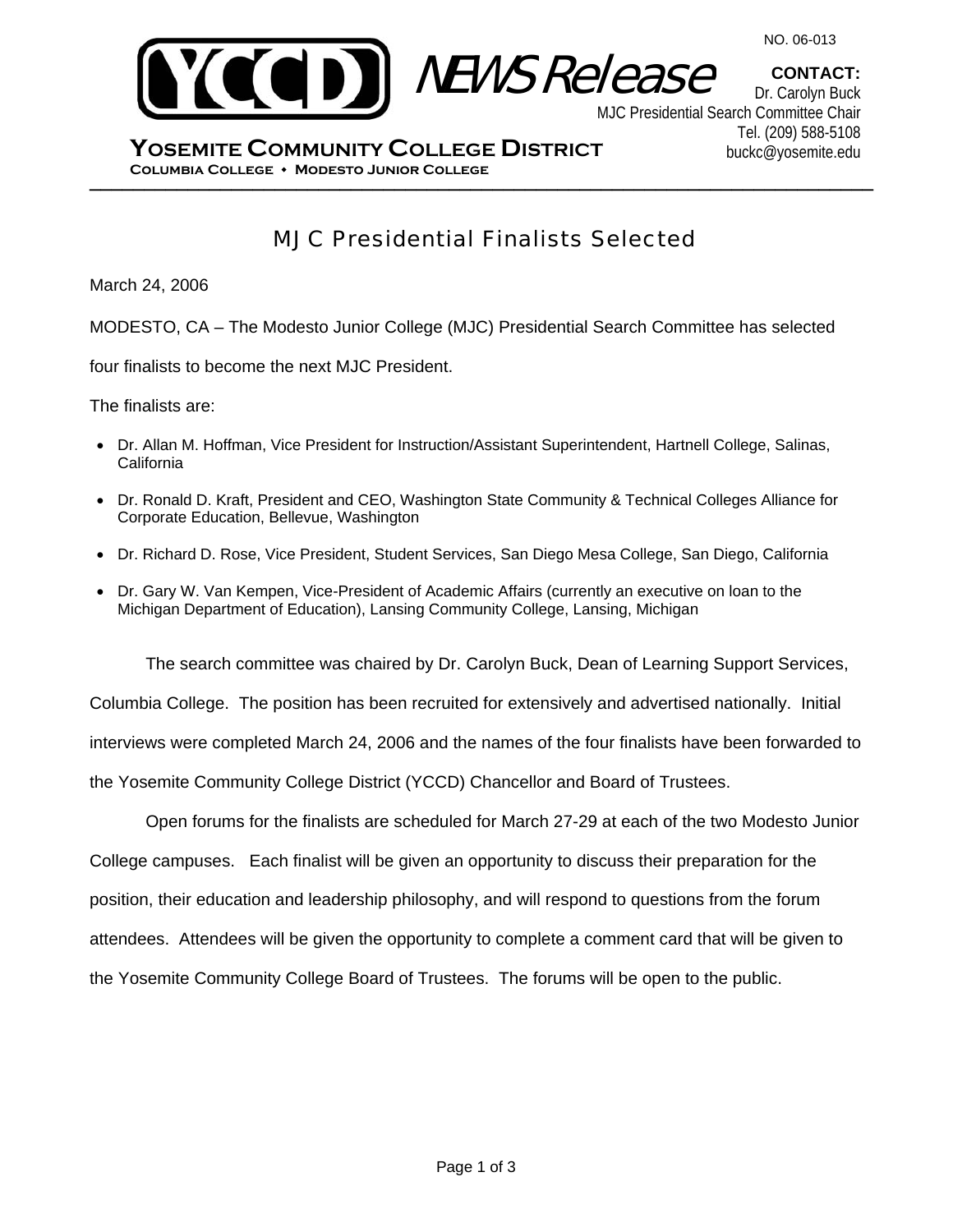The schedule and locations for the candidate forums are as follows:

| <b>Forum Schedule</b>  |                           |                                                                                       |                                                                                                                                     |
|------------------------|---------------------------|---------------------------------------------------------------------------------------|-------------------------------------------------------------------------------------------------------------------------------------|
| <b>Finalist</b>        | Date                      | <b>MJC-East Campus</b><br>435 College Avenue<br><b>Modesto, CA</b><br>Fireside Lounge | <b>MJC-West Campus</b><br>2201 Blue Gum Avenue<br><b>Modesto, CA</b><br><b>Mary Stuart Rogers</b><br><b>Student Learning Center</b> |
| To be determined       | Monday,<br>March<br>27    | 2:00-3:00 p.m.                                                                        | 4:00-5:00 p.m.                                                                                                                      |
| Dr. Ronald D.<br>Kraft | Tuesday,<br>March<br>28   | $9:00-10:00$ a.m.                                                                     | 11:00 a.m. -12:00 p.m.                                                                                                              |
| To be determined       | Tuesday,<br>March<br>28   | 2:00-3:00 p.m.                                                                        | 4:00-5:00 p.m.                                                                                                                      |
| Dr. Richard D.<br>Rose | Wednesday,<br>March<br>29 | $9:00-10:00$ a.m.                                                                     | 11:00 a.m. -12:00 p.m.                                                                                                              |

### **Finalist Profiles:**

#### Dr. Allan M. Hoffman

Education:

- Ed.D. in Higher and Adult Education Community College Administration, Teachers College, Columbia University, New York, New York (1975)
- M.A. in Philosophy and the Social Sciences History and Education, Teachers College, Columbia University, New York, New York (1976)
- M.A. in Higher Education and Adult Education Administration, Teachers College, Columbia University, New York, New York (1973)
- B.S. in Secondary Education, General Business Concentration, University of Hartford, Hartford, Connecticut (1972)
- A.S. in Marketing, Greater Hartford Community College, Hartford, Connecticut (1970)

Professional Experience:

- Vice President for Instruction/Assistant Superintendent, Hartnell College, Salinas, California (2004–present)
- Dean and Professor, Des Moines University, Des Moines, Iowa (1998-2004)
- Associate Professor, Dean and Associate Dean, California State University, Dominguez Hills, Carson, California (1993-1998)
- Associate Dean, Compton Community College, Compton, California (1990-1993)
- Adjunct Professor, University of La Verne, La Verne, California (1987-1999)

# Dr. Ronald D. Kraft

Education:

- Ph.D. in Higher Educational Administration and Leadership, Capella University, Minneapolis, Minnesota (2005)
- M.A. in Educational Leadership/Vocational Education, Long Beach State University, Long Beach, California (1980)
- B.S. in Business and Marketing, San Diego State University, San Diego, California (1974)
- A.A. in Liberal Arts, Grossmont Community College, El Cajon, California (1972)

Professional Experience: